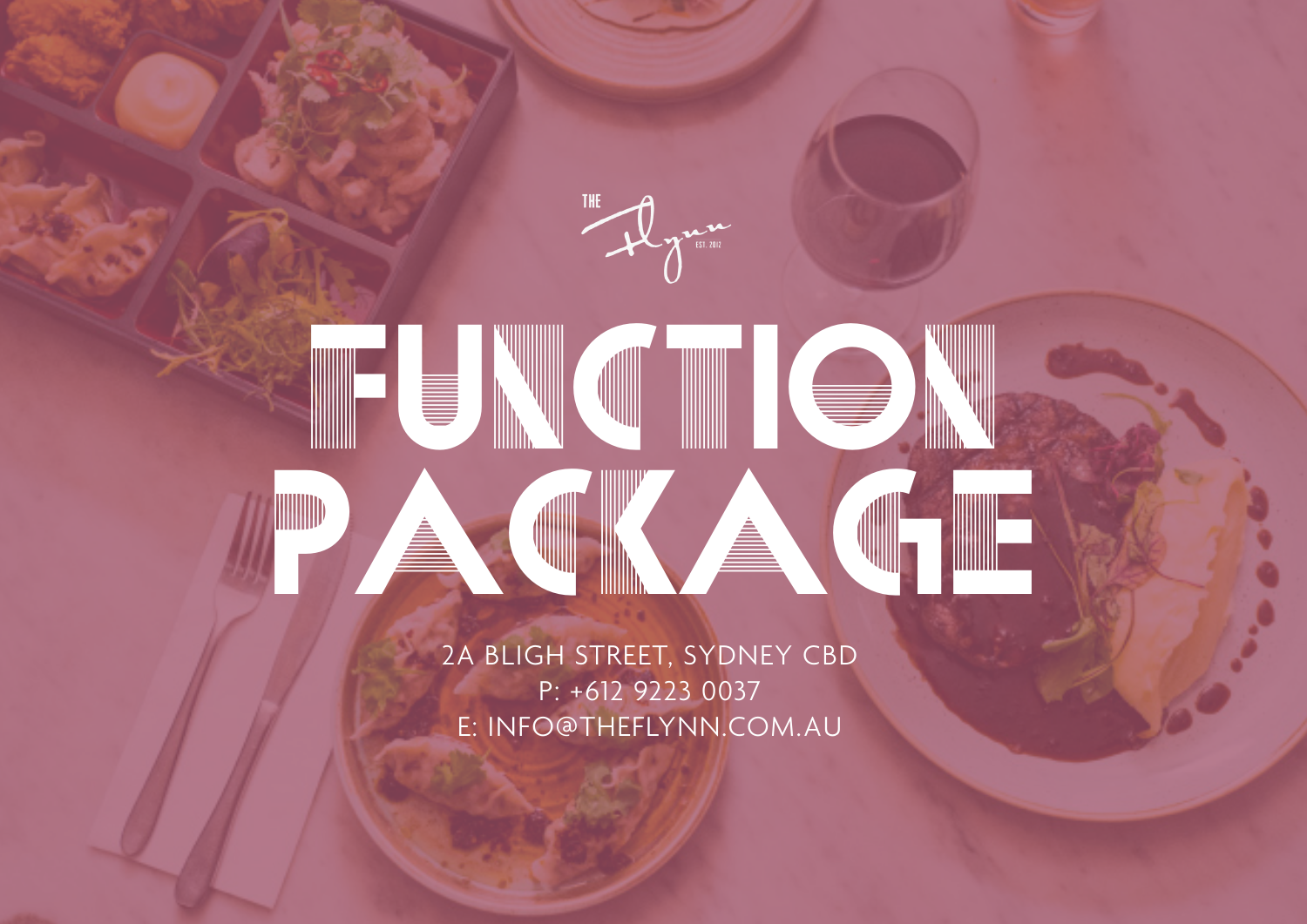

THE PRIVATE DINING AREA IS AVAILABLE FOR SMALL FUNCTIONS, LUNCHES AND DINNERS DURING OUR HOURS OF OPERATION. YOU CAN ALSO BOOK A LARGE TABLE IN THE MAIN DINING AND BOOTHS AREA. ALTERNATIVELY, THE ENTIRE VENUE IS AVAILABLE FOR HIRE ALL WEEKEND.

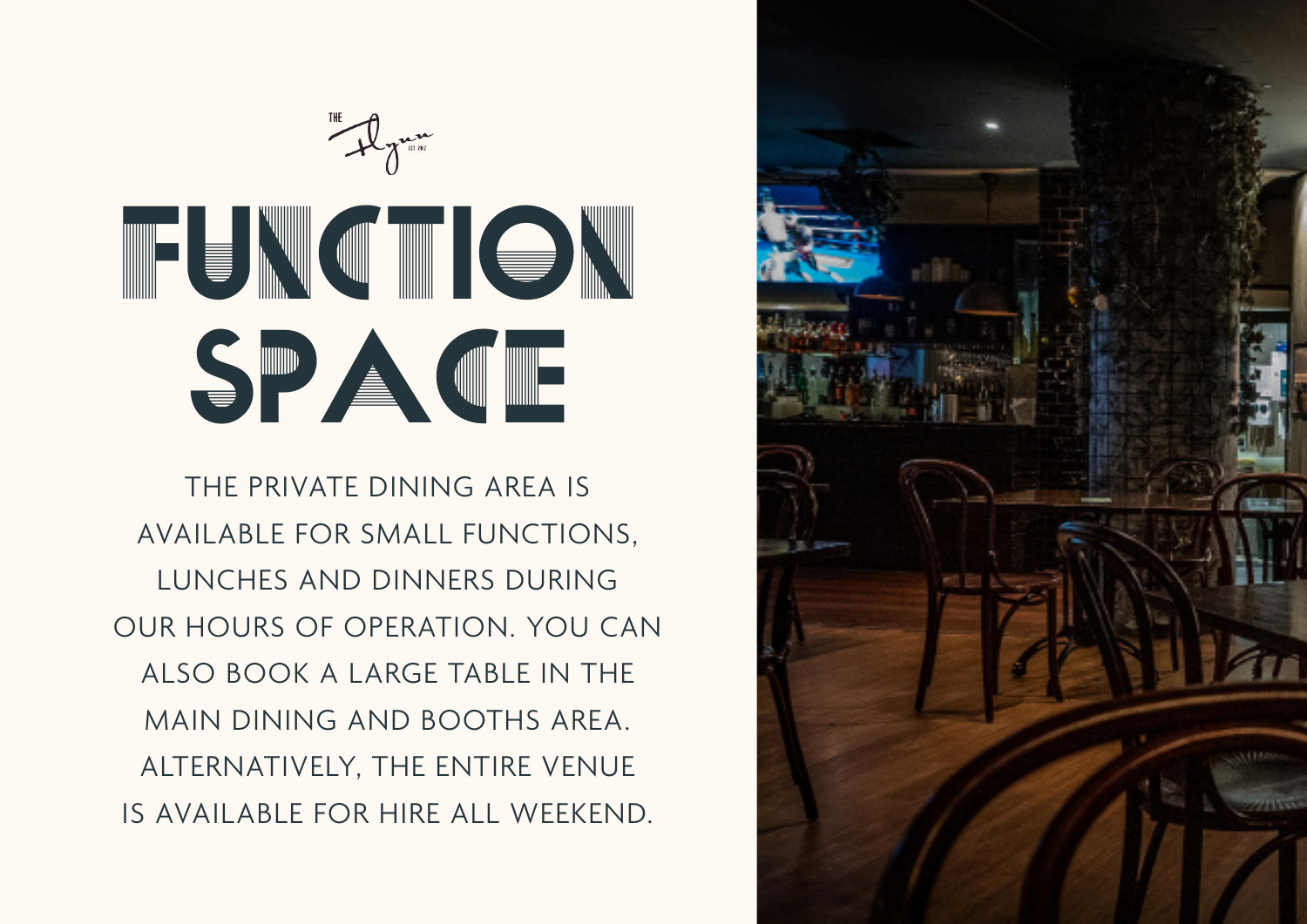

# BEVERAGE SERVICE

For bookings of 15pp or more you will receive a GLASS OF BUBBLES ON ARRIVAL

For bookings done before the 20th of June, you will receive A BOTTLE OF RED OR WHITE WINE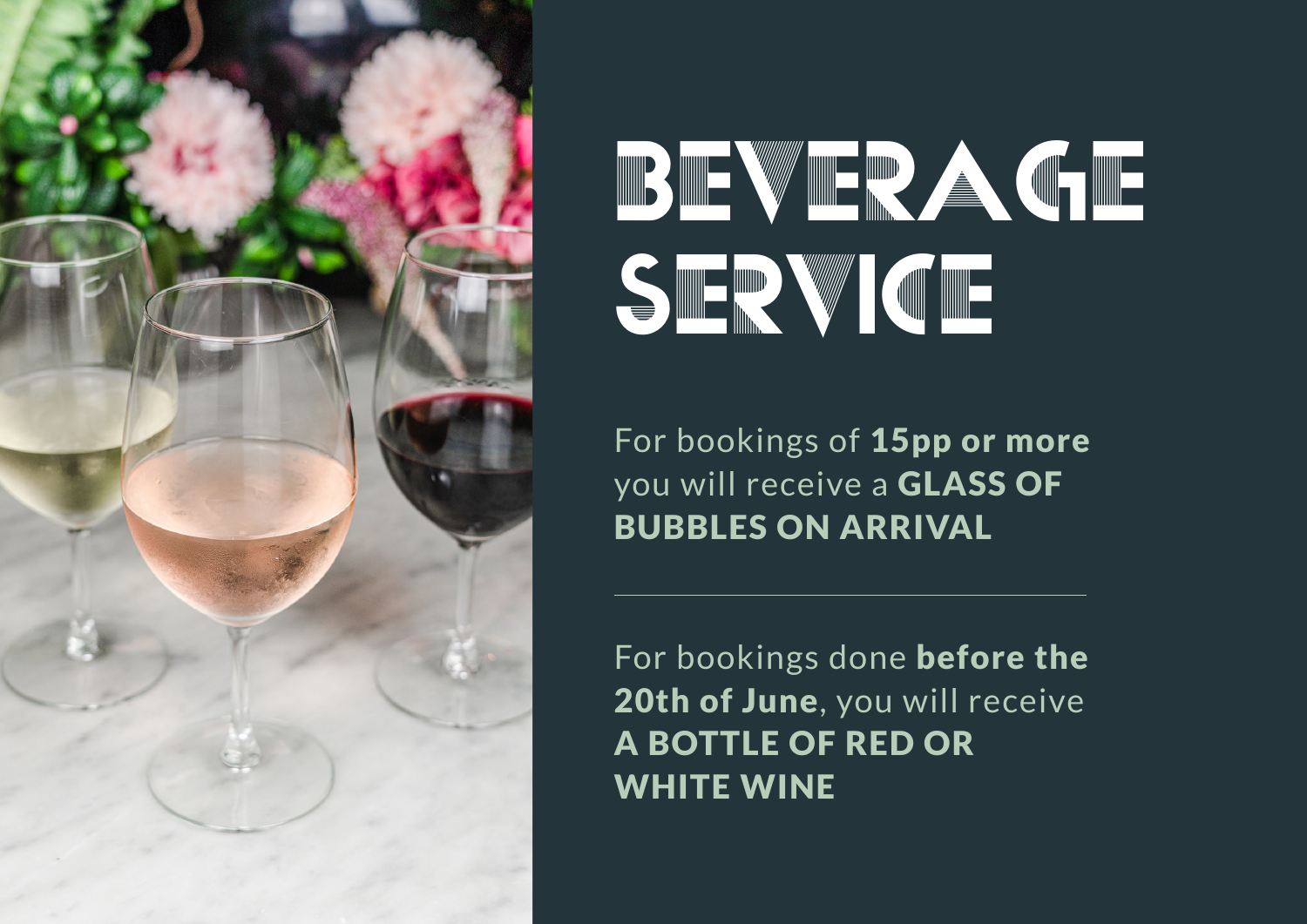# BEVERAGE SERVICE

Alternativley a bar tab can be set up if no beverage package is suitable.

# **STANDARD PACKAGE**

- Tooheys New On Tap
- James Boags Light Bottle
- Wolf Blass Bilyara (Sparkling Brut)
- Wolf Blass Bilyara Sauvignon Blanc
- Wolf Blass Bilyara Shiraz
- Post Mix & Juice

### **PREMIUM PACKAGE**

- Furphy On Tap
- James Boags Light Bottle
- James Squires 150 Lashes Bottle
- James Boags Bottle
- Wolf Blass Bilyara (Sparkling Brut)
- Wolf Blass Bilyara Sauvignon Blanc
- Wolf Blass Bilyara Shiraz
- Post Mix & Juice

# **DELUXE PACKAGE**

- Heineken On Tap
- Jamesbboags Light
- $\cdot$  150 Lashes
- Heineken
- James Boags Premium Stubbies
- Peroni Stubbies
- Wolf Blass Bilyara (Sparkling Brut)
- Wolf Blass Bilyara Sauvignon Blanc
- Wolf Blass Bilyara Shiraz
- Post Mix & Juice
- Choice Of 1 Cocktails (ask the staff what is available)

| 2 HRS | <b>3 HRS</b> | <b>4 HRS</b> |
|-------|--------------|--------------|
| \$45  | \$55         | \$60         |

| 2 HRS | <b>3 HRS</b> | <b>4 HRS</b> |
|-------|--------------|--------------|
| \$55  | \$65         | \$70         |

| 2 HRS | <b>3 HRS</b> | <b>4 HRS</b> |
|-------|--------------|--------------|
| \$65  | \$70         | \$85         |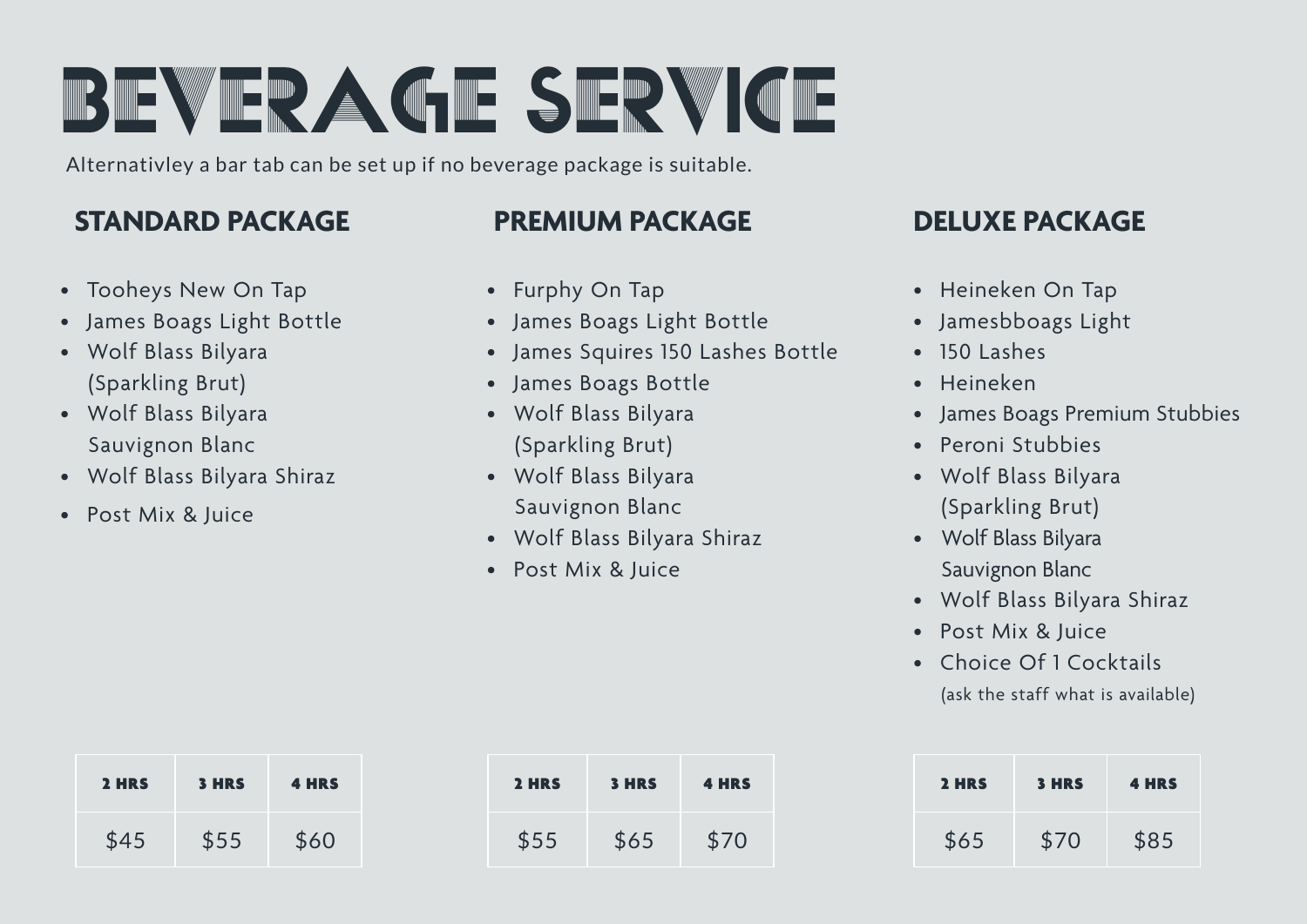# **BRONZE PACKAGE \$25**

PROSCIUTTO & ROCK MELON

HERITAGE TOMATO **BRUSCHETTA** w/ feta & basil

MUSHROOM ARANCINI w/ truffle mayo

PORK & VEAL SAUSAGE ROLLS

BYRON BAY PORK BELLY BAO BUNS w/ Hoisin sauce

### **SILVER PACKAGE**

# **\$35**

PROSCIUTTO & ROCK MELON

HERITAGE TOMATO BRUSCHETTA w/ feta & basil

LEMON GRASS CHICKEN VIETNAMESE RICE PAPER ROLLS

PRAWN SALTIMBOCCA w/ green tomato relish

MUSHROOM ARANCINI w/ truffle mayo

PORK & VEAL SAUSAGE ROLLS

BYRON BAY PORK BELLY BAO BUNS w/ Hoisin sauce

# **GOLD PACKAGE**

**\$45**

SYDNEY ROCK OYSTERS w/ mignonette

PROSCIUTTO & ROCK MELON

HERITAGE TOMATO BRUSCHETTA w/ feta & basil

ALASKAN CRAB VIETNAMESE RICE PAPER ROLLS

PRAWN SALTIMBOCCA w/ green tomato relish

MUSHROOMS ARANCINI w/ truffle mayo

PORK & VEAL SAUSAGE ROLLS

BYRON BAY PORK BELLY BAO BUNS w/ Hoisin sauce

STICKY PORK RIBS W/ Yuzu glaze